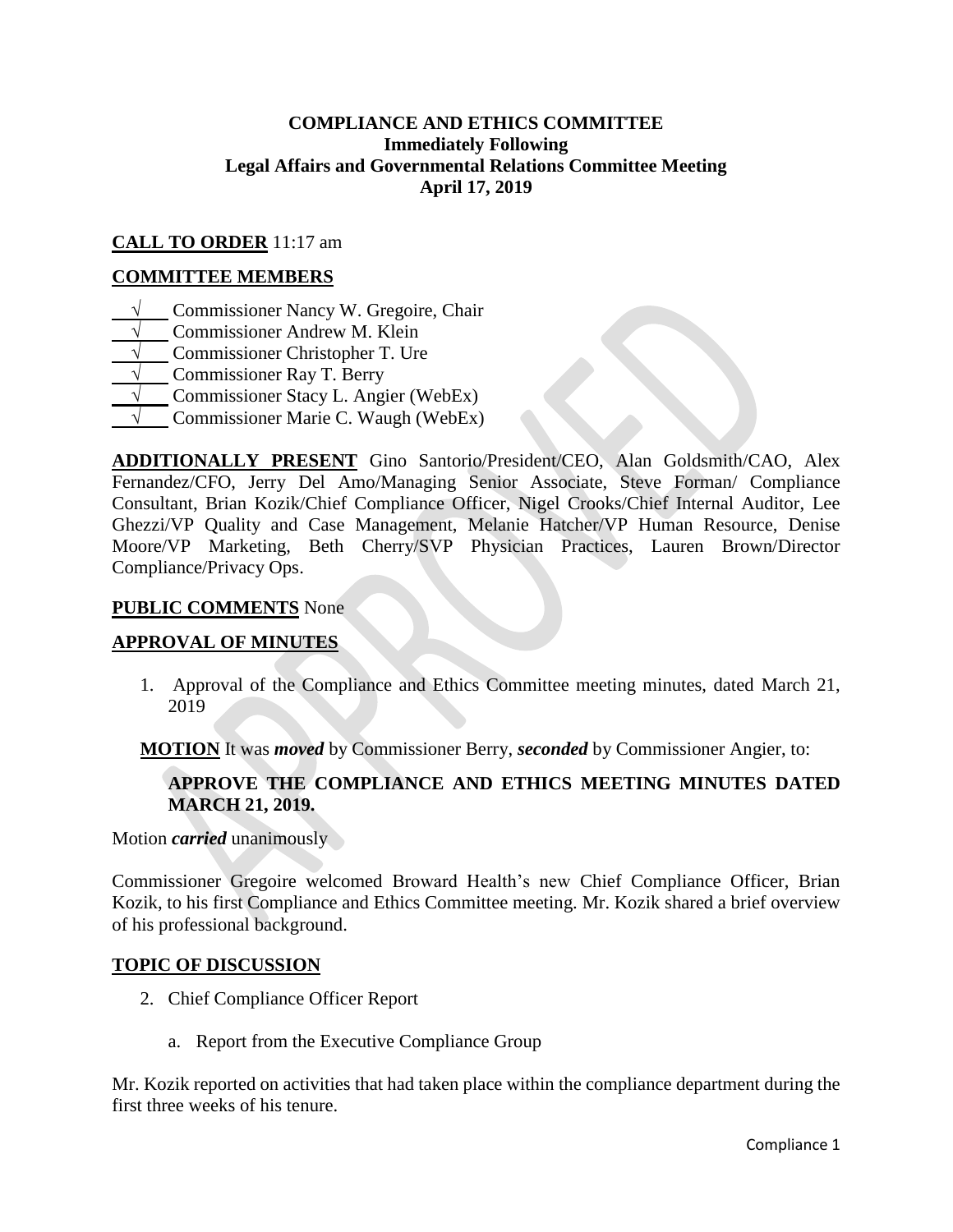Discussion ensued on whether Commissioner Gregoire could attend the DC meeting with Senior Management and Chairman Klein, without the risk of causing a Sunshine violation.

 Mr. Kozik shared that he spoke to the new IRO who was interested in meeting with the Board of Commissioners. He further reported that the IRO would be requesting materials for review, prior to providing a draft report.

Note: Mr. Kozik modified the order of items listed on the agenda.

• IRO Plan of Correction – Beth Cherry

Ms. Cherry updated the committee on the progress of pending items listed on the IRO plan of correction. Projected completion date for said items was moved from April  $30<sup>th</sup>$  to June  $30<sup>th</sup>$ . Commissioner Gregoire inquired if Mr. Cobo and Mr. Lewis could have access to the plan of correction spreadsheet. Mr. Santorio stated that he would want the legal department to vet the request before confirming it could be shared with outside parties.

• Training – Melanie Hatcher

Ms. Hatcher reported that the 3 year compliance training for 8,134 people was completed. Year 4 will be launched on May  $13<sup>th</sup>$ , 2019.

• Disclosures – Lauren Brown

Ms. Brown reported a significant reduction of open disclosures that were over two years old. In regards to trends, HIPAA was identified as the largest disclosure group, Human Resources second, and Policy and Procedures third. Ms. Brown and Mr. Kozik planned on sharing current trends and enhancements with the Monitor and asking for her suggestions. Trends will be provided on the SharePoint drive.

• Sanction Screening – Lee Ghezzi

Mr. Ghezzi reported that the sanction screening on employees, residents, volunteers, vendors and students had been completed. Populations that were not captured are now being appropriately screened. Policies and forms are being refined to make screening more efficient.

• Risk Assessment, Auditing and Monitoring – Alex Fernandez

Mr. Fernandez reported that two of the facilities hosted their first regional compliance meetings. The outcomes of the monthly meetings would be standardized and tracked. The audit department's annual risk assessment report would be combined those from the compliance arena, so that there be one system wide risk assessment list. The goal is to have them all completed by the end of the fiscal year.

Code of Conduct – Denise Moore

Denise Moore reported that the Code of Conduct engagement strategy had recently launched to bring awareness to employees. She further reported that the compliance department completed a thorough inventory of current policies. The plan was to prioritize what could be crossed off the